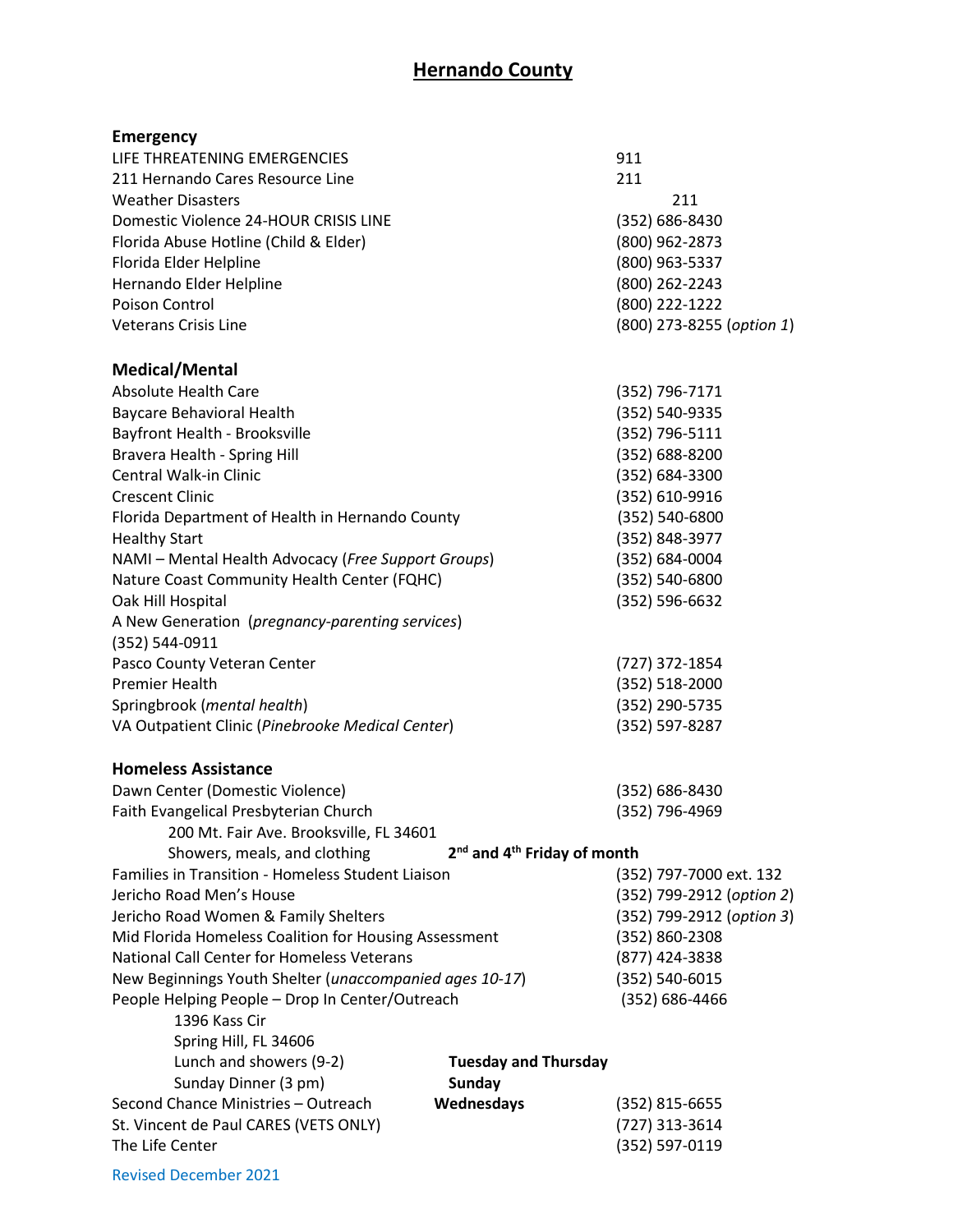| (Mom's w/children under 6. Must pass drug test upon entrance.)<br>Joseph's House - Drop In Center<br>Zero Hour Life Center (disability application assistance)<br>(352) 765-4943 |                                                         | (352) 600-8295                                                                      |
|----------------------------------------------------------------------------------------------------------------------------------------------------------------------------------|---------------------------------------------------------|-------------------------------------------------------------------------------------|
| <b>Financial Assistance</b><br>C=Cellphone<br>M=Mortgage R=Rent EA=Energy Assistance UD=Utility Deposits<br><b>ACCESS Florida</b><br>www.myflorida.com/accessflorida             |                                                         | (866) 762-2237                                                                      |
| Assurance wireless<br>www.assurancewireless.com                                                                                                                                  | C                                                       | (888) 898-4888                                                                      |
| Hernando County Health & Human Services<br>Mid Florida Community Services (Brooksville)<br>Mid Florida Community Services (Spring Hill)<br>SafeLink Cell Phones                  | <b>Referral Resource</b><br>R, EA, UD<br>R, EA, UD<br>C | (352) 540-4338<br>(352) 796-1425/(844) 873-3185<br>(352) 606-3372<br>(800) 723-3546 |
| www.safelinkwireless.com<br>St. Vincent de Paul of Hernando & Citrus<br>United Way of Hernando                                                                                   | R, M, EA<br>R                                           | (352) 688-3331<br>$(352) 688 - 2026$                                                |
| <b>Served Meals</b><br>SpringLife Church<br>9344 Spring Hill Dr., Spring Hill<br>Northcliffe Baptist Church<br>10515 Northcliffe Blvd., Spring Hill                              | Wed, 9am - 2pm (pantry)<br>Tues & Th, 10 am - 12pm      | $(352) 683 - 2600$<br>Tues night dinner 5-6pm (reservation only)<br>(352) 683-5882  |
| People Helping People<br>1396 Kass Circle (picnic tables behind) Tues & Fri, 11:30-12:30 & Sun 3:30                                                                              |                                                         | (352) 686-4466                                                                      |
| The Salvation Army<br>15464 Cortez Blvd, Brooksville                                                                                                                             |                                                         | (352) 796-1186<br>Tues, 11am - 12:30pm & Sun, Noon - 1:30pm                         |
| Vineyard Christian Church<br>375 S. Broad St., Brooksville                                                                                                                       | Mon-Sat, 11:30am (lunch only)                           | (352) 587-2425                                                                      |
| <b>Food &amp; Clothing</b><br>C=Clothing<br>F=Food<br>We recommend that you call to find out if they are open & have food. Thrift Stores are listed as a clothing<br>option.     |                                                         |                                                                                     |
| <b>ACCESS Florida</b><br>www.myflorida.com/accessflorida                                                                                                                         |                                                         | (866) 762-2237                                                                      |
| Calvary Church of the Nazarene<br>235 Cobblestone Dr., Spring Hill<br>Christian Life Assembly of God                                                                             | F<br>F                                                  | (352) 683-0587<br>4th Tues, 10am - 12pm & 3rd Sat, 12pm<br>(352) 597-1139           |
| 13065 Jacqueline Rd., Brooksville<br>Daystar<br><b>Revised December 2021</b>                                                                                                     | F, C                                                    | Tues, 11am - 1:30pm<br>(352) 799-5930                                               |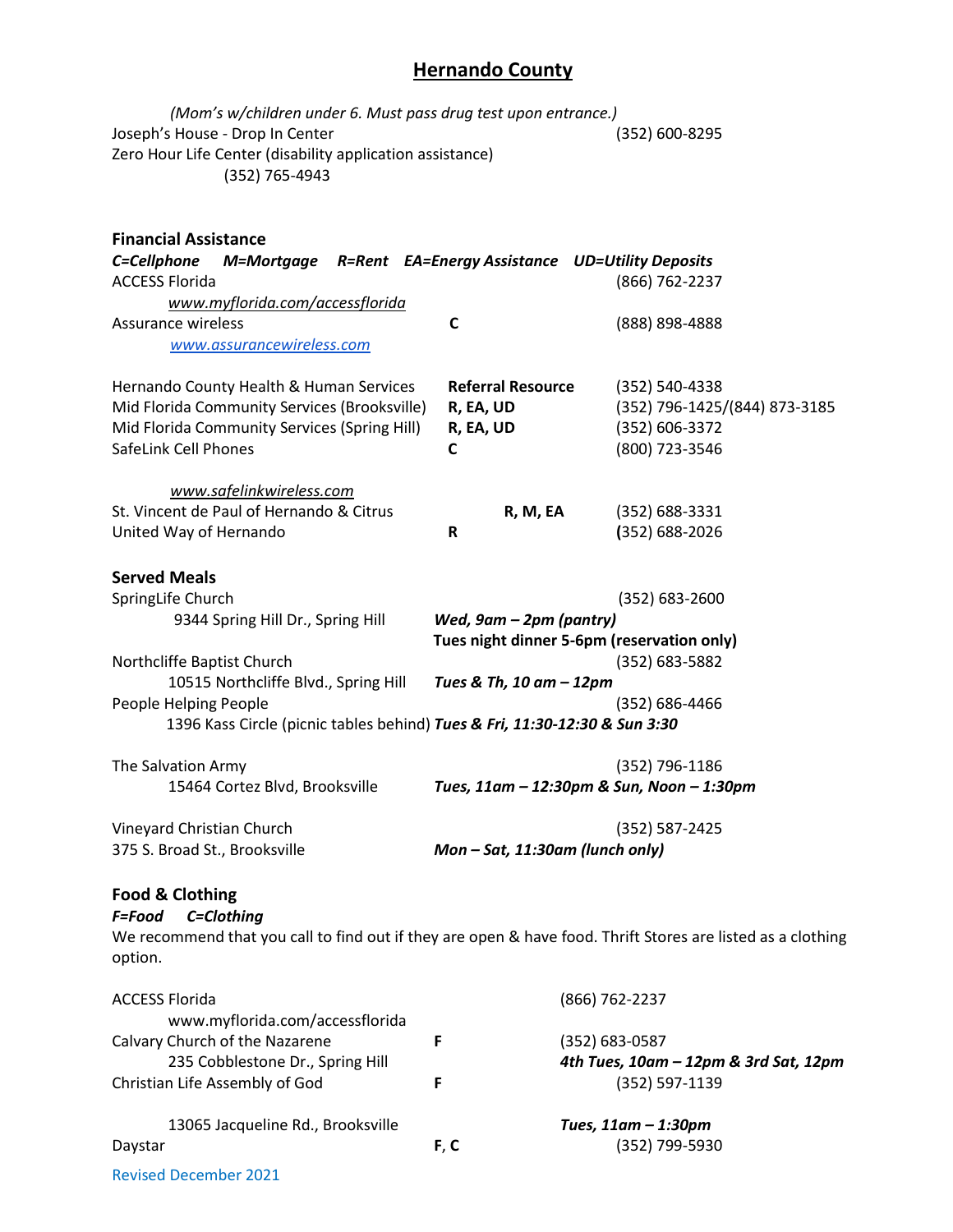| 7120 Hope Hill Rd., Brooksville                                                           |      | Thurs, 9am-12:30pm                |
|-------------------------------------------------------------------------------------------|------|-----------------------------------|
| First Baptist Church of Spring Hill                                                       | F, C | (352) 683-2863                    |
| 7279 Pinehurst Dr., Spring Hill                                                           |      | 4th Tues, 9:30am - 12pm           |
| First United Methodist Church                                                             | F    | (352) 796-3363                    |
| 109 S Broad St., Brooksville                                                              |      | $M$ – Th, 8am-4pm (If available)  |
|                                                                                           |      | & 2nd & 4th Sat, 9am - 10am       |
|                                                                                           |      |                                   |
| Forest Oaks Lutheran Church                                                               | F    | (352) 683-9731                    |
| 8555 Forest Oaks Blvd., Spring Hill                                                       |      | Tues, 9am - 12pm                  |
| Grace World Church                                                                        | F    | (352) 796-3685                    |
| 20366 Cortez Blvd., Brooksville                                                           |      | 3rd Sat, 9am -11am                |
|                                                                                           |      |                                   |
| <b>Greater Love Outreach Ministries</b>                                                   | F    | (352) 796-8112                    |
| 20053 Yontz Rd, Brooksville                                                               |      | Tues and Thurs 10am - 1pm         |
|                                                                                           |      |                                   |
| Habitat Hernando - ReStore                                                                | C    | (352) 754-1159                    |
| 19450 Cortez Blvd. (SR 50) Brooksville                                                    |      |                                   |
|                                                                                           |      |                                   |
|                                                                                           |      |                                   |
| Holy Cross Lutheran                                                                       | F    | (352) 683-9016                    |
| 6193 Spring Hill Dr., Spring Hill                                                         |      | Mon, 9:30am - 12:30pm             |
| Holy Trinity Lutheran Church                                                              | F    | (352) 796-4066                    |
| 1214 Broad St., Masaryktown                                                               |      | Tues, 9am - 11:45am               |
|                                                                                           |      |                                   |
| Jericho Food Bank                                                                         | F, C | (352) 799-2912 option 4           |
| 1163 Howell Ave., Brooksville                                                             |      |                                   |
| Joseph's House                                                                            | F    | (352) 600-8295                    |
| 823 Josephine St., Brooksville                                                            |      |                                   |
| Mariner United Methodist Church                                                           | F    | (352) 596-0080                    |
| 7079 Mariner Blvd., Spring Hill                                                           |      | Mon & Thurs 9am - 11am            |
| Nativity Lutheran Church                                                                  | F    | (352) 597-1456                    |
| 6363 Commercial Way, Weeki Wachee                                                         |      | $M - F$ , 9:30am - 1pm            |
| Northcliffe Baptist Church                                                                | F    | (352) 683-5882                    |
| 10515 Northcliffe Blvd., Spring Hill                                                      |      | Wed, $9$ am $-3$ pm               |
| Ridge Manor United Methodist Church                                                       | F    | (352) 583-3770                    |
| 34350 Cortez Blvd., Ridge Manor                                                           |      |                                   |
| (USDA 1 <sup>st</sup> Monday of every month, non-perishables on 3 <sup>rd</sup> Monday)   |      |                                   |
| Spring Hill Seventh Day Adventist Church                                                  | F, C | (352) 686-1143 L/M                |
| 2300 Osowaw Blvd, Spring Hill                                                             |      |                                   |
| Springlife Church                                                                         | F    | (352) 683-2600                    |
| 9344 Spring Hill Drive, Spring Hill                                                       |      | Wed, 9am-2pm Food Pantry          |
|                                                                                           |      | Tues, RSVP online, Pick-up dinner |
| St. Vincent de Paul                                                                       | F, C | (352) 688-3331                    |
| 1291 Kass Circle, Spring Hill (Spring Hill residents only) Thrift Store at same location. |      |                                   |
| <b>Meals on Wheels-Senior Services</b>                                                    | F    | (352) 796-1426                    |
| The Salvation Army                                                                        | F, C | (352) 796-1186                    |
| 15464 Cortez Blvd., Brooksville, Thrift Store: 3570 Commercial Way, Spring Hill           |      |                                   |
|                                                                                           |      |                                   |
| <b>Education</b>                                                                          |      |                                   |
| For Each 1 Reach 1 Mentoring Program Inc.                                                 |      | (352) 556-2768                    |
| Hernando Adult Education                                                                  |      | (352) 797-7018                    |

Revised December 2021